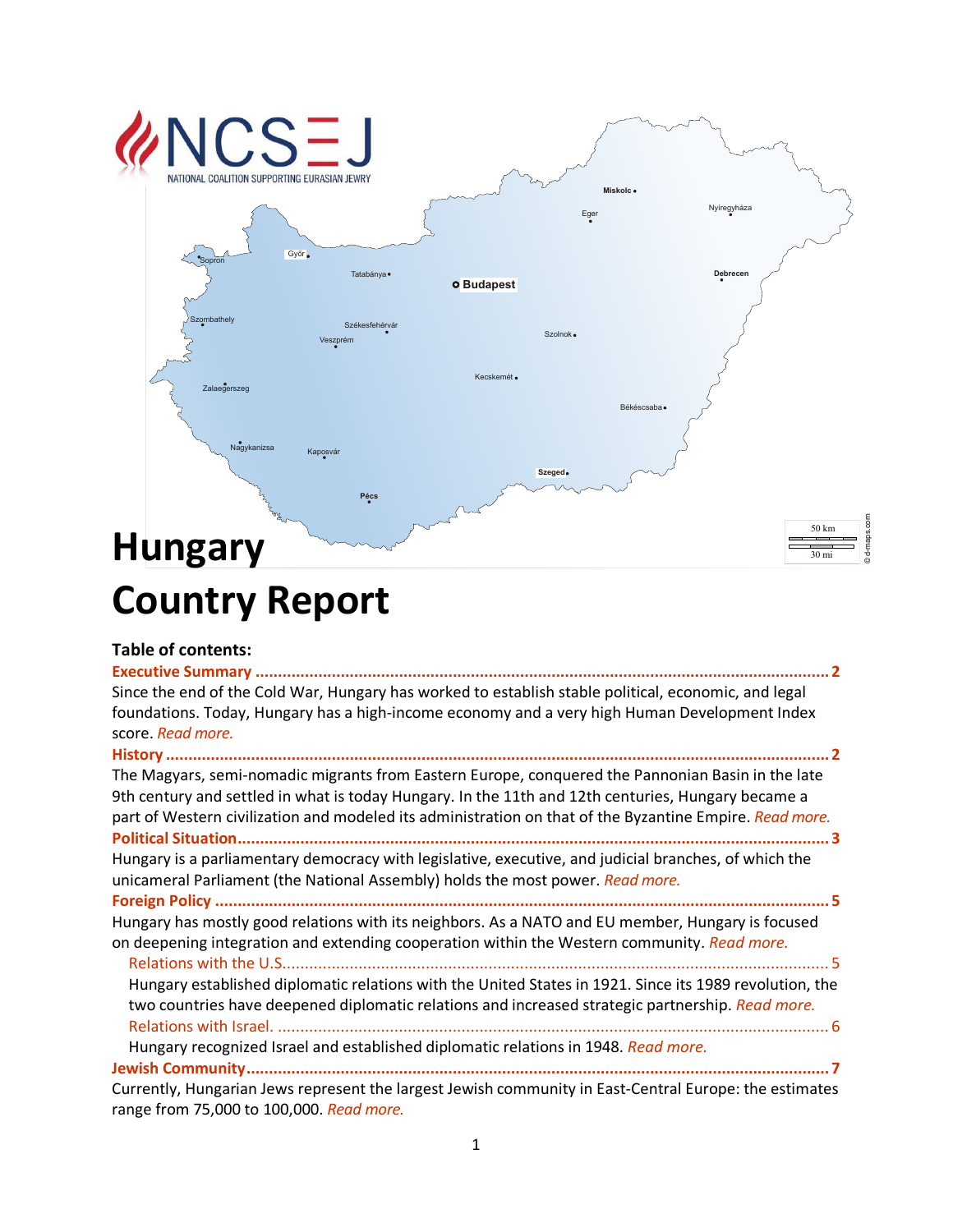#### **Executive Summary:**

*Since the end of the Cold War, Hungary has been successfully stabilizing its political, economic, and legal foundations. Today Hungary has a high-income economy and a very high Human Development Index score.*

*Hungary joined NATO in 1999 and the EU in 2004. Although integrated into these Western organizations, Hungary has also pursued good relations with Russia. Hungary is a member of the Visegrad Group of Central European countries—along with Poland, the Czech Republic, and Slovakia—which advances cultural, economic, and security cooperation. -*

*A landlocked country in Central Europe, Hungary borders Austria, Slovenia, Croatia, Serbia, Romania, Ukraine, and Slovakia. The country has stable relations with all its neighbors.* 

*In 2014, Hungary declared its support for Ukraine's sovereignty and territorial integrity; however, Prime Minister Viktor Orbán emphasized the country's ambivalent attitude toward the Ukrainian-Russian conflict.*

*Hungary maintains strong ties with the United States and has good relations with Israel.* 

*Hungary's Jewish community is between 75,000 to 100,000 people and is mostly concentrated in Budapest. There is no state discrimination against the Jewish community, however, the existence of right-wing parties such as Jobbik has helped foster anti-Semitic rhetoric. Incidents of anti-Semitism include Holocaust distortion, negative depictions in the media, and the honoring of World War II-era leaders responsible for the deportation of Jews.*

#### **Statistics:**

**Population:** 9,798,000 (2019 est.)

**Size:** 93,030 sq. km

**Capital**: Budapest

**Major cities**: Budapest, Debrecen, Miskolc, Szeged, Pécs

**Jewish population**: 75,000  $-100,000$ 

**Head of State:** János Áder

**Head of Government:** Viktor Orbán

**Foreign Minister:** Péter Szijjártó

**Ambassador to the United States:** László Szabó

**U.S. Ambassador to Hungary:** Mark Dillard

**Freedom House Rating:**  Partly Free

#### **History:**

The Magyars, semi-nomadic migrants from Eastern Europe, conquered the Pannonian Basin in the late 9<sup>th</sup> century and settled in what is today Hungary. In the  $11<sup>th</sup>$  and  $12<sup>th</sup>$  centuries, Hungary became a part of Western civilization and modeled its administration on that of the Byzantine Empire.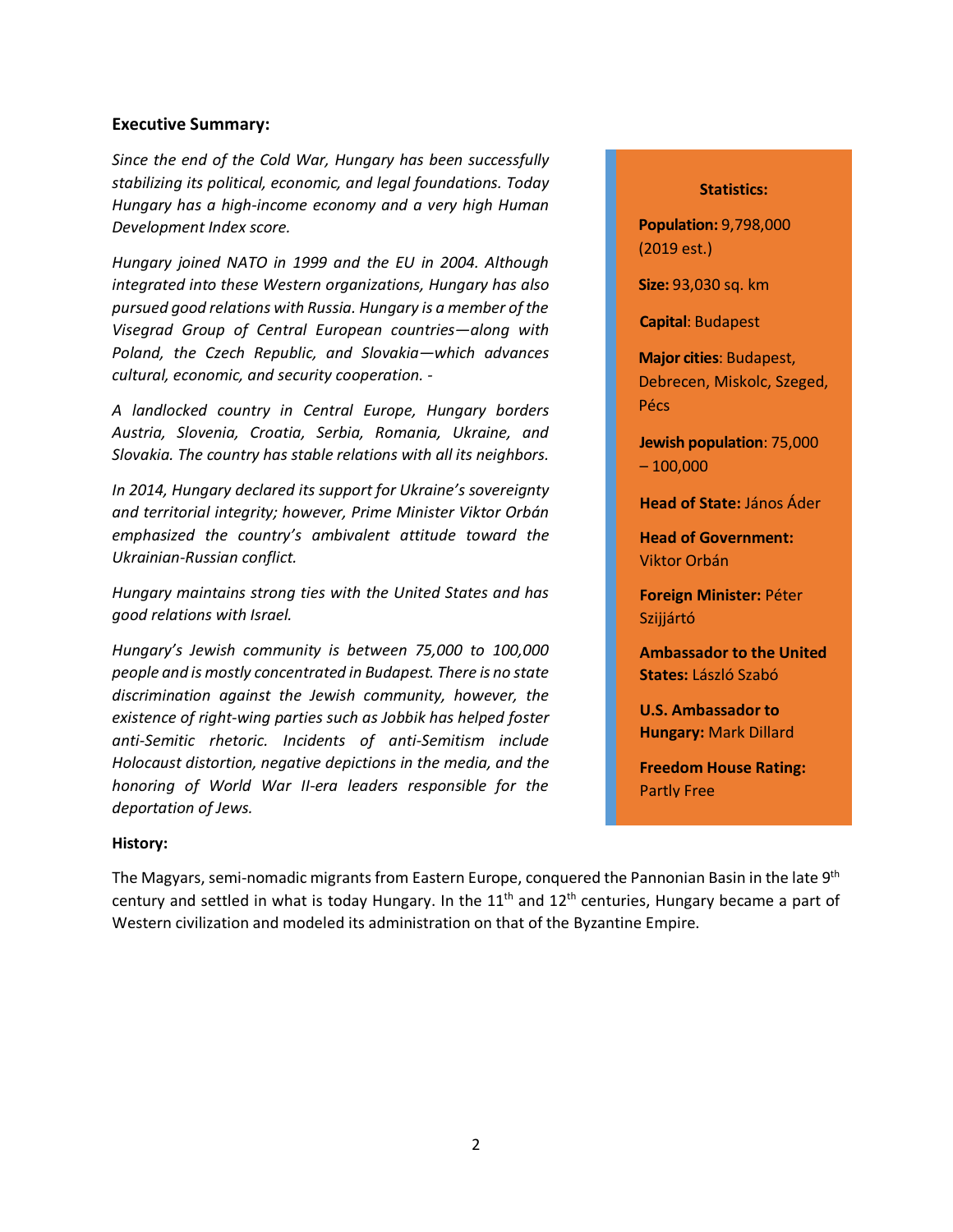The Ottoman Empire occupied the greater part of Hungarian territory from 1541 to 1699. The Habsburgs (rulers of Austria), with the aid of other nations, expelled the Turks and, took over almost all of Hungary. Despite several attempts by Hungarians to establish self-rule (most notably, during the Revolution and War of Independence of 1848), the Habsburgs remained in power until



*(Percentages total over 100% as some respondents identify as part of multiple ethnic groups.)*

1918 when the Austro-Hungarian Dual Monarchy was finally overturned.

During the First World War, Austria-Hungary fought on the side of the Central Powers. After the war, the newly independent Hungary was forced to sign the Treaty of Trianon, losing more than two-thirds of its territory and about 60% of its population.

In the Second World War, Hungary joined the Tripartite Pact along with Germany, Italy, and Japan and fought on the side of the Axis Powers. Until 1944, Admiral Miklos Horthy refused to obey Hitler's directives on handing over Hungarian Jews; however, after the Nazi invasion in 1944, hundreds of thousands of Jews were deported to Auschwitz and other



concentration camps. When the Arrow Cross party came to power, thousands of Jews were murdered on the banks of the Danube River. Overall, some 565,000 Hungarian Jews were murdered during the Holocaust.

The Second World War helped Hungary regain some of the territories it had lost with the Treaty of Trianon. However, Communists started consolidating power in the country in 1947 and maintained a strong military presence there throughout the decades leading up to the Revolutions of 1989. All Soviet forces had been withdrawn from Hungary by June 1991.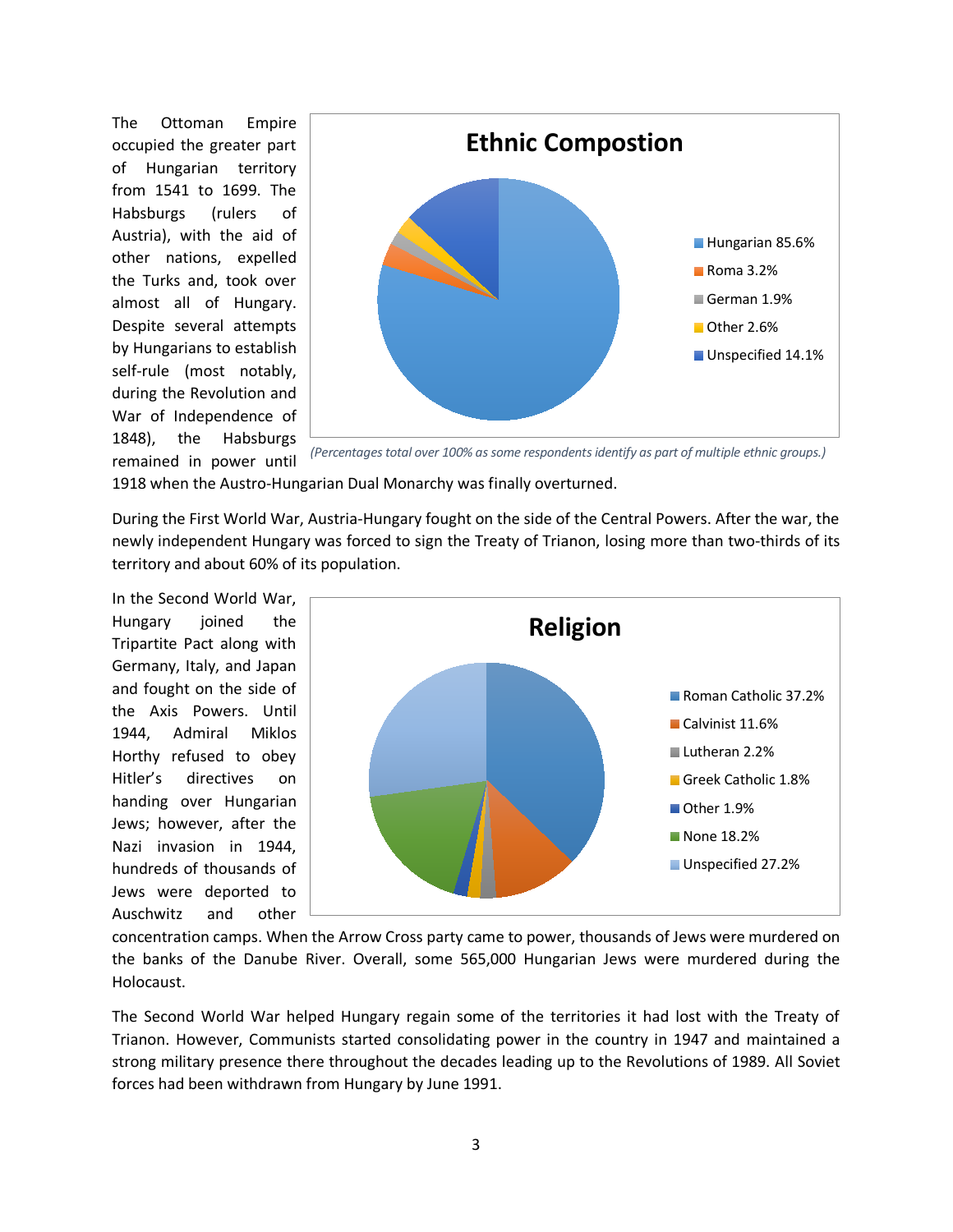Hungary experienced a relatively smooth transition from communism to a multi-party democracy and free market economy after 1989. In 1999, Hungary joined NATO and in 2004 it became a member state of the European Union.

### **Political Situation:**

Hungary is a parliamentary democracy with legislative, executive, and judicial branches, of which the unicameral Parliament (the National Assembly) holds the most power. Its 199 members are popularly elected to four-year terms. Along with legislative powers, the Parliament elects the head of state for five years terms. Since 2006, the Fidesz (Hungarian Civic Union) Party has been the ruling party in the National Assembly.

The President of the Republic is nominally the Commander-in-Chief of the armed forces and has the power to nominate the Prime Minister, to be confirmed by a majority of the votes in Parliament. The Prime Minister has the leading role in the executive branch and has the power to select and dismiss cabinet ministers.

President János Áder was elected President in May 2012. He is a strong advocate for the protection of human rights and has acknowledged and apologized for Hungary's involvement in the Holocaust.

Viktor Orbán, a right-wing populist, has been Prime Minister since 2010. Orbán's first premiership was between 1998 and 2002, when he became the second-youngest Prime Minister of Hungary. Since 2010, Orbán has expressed views against liberal democracy, and targeted democratic institutions, including the free press and the judiciary. Government uses its influence over broadcasters and media companies to effectively deny opposition parties a voice, making elections less free and fair. Government regulations heavily impede the working of liberal non-governmental organizations. In September 2018, the European Union's legislature voted overwhelmingly to label Orbán's government a "systemic threat to the rule of law."

Orbán has regularly invoked anti-Semitic tropes to criticize Hungary's supposed enemies, particularly targeting billionaire philanthropist George Soros, a Hungarian émigré to the United States, and his Open Society Foundation.

### **Economic Situation:**

Despite a severe adjustment in the late 1990s, Hungary has managed to sustain a relatively healthy and growing economy.

Hungary's economy is structurally, politically, and institutionally open. Since a market liberalization in the 1990s, Hungary has joined the Organization for Economic Co-operation and Development (OECD) and the World Trade Organization.

Since Hungary entered the EU in 2004, the government has made a number of reforms to

**Currency**: 286 forint = \$1 (March 2019)

**GDP**: \$139.14 billion (2018 est.) **GDP per capita**: \$15,647 (2018 est.) **GDP Growth**: 4.1% (2018 est.)

achieve economic stability, but high unemployment, a low-skilled labor force, and hard currency indebtedness impede Hungary from entering the Eurozone, the government's biggest long-term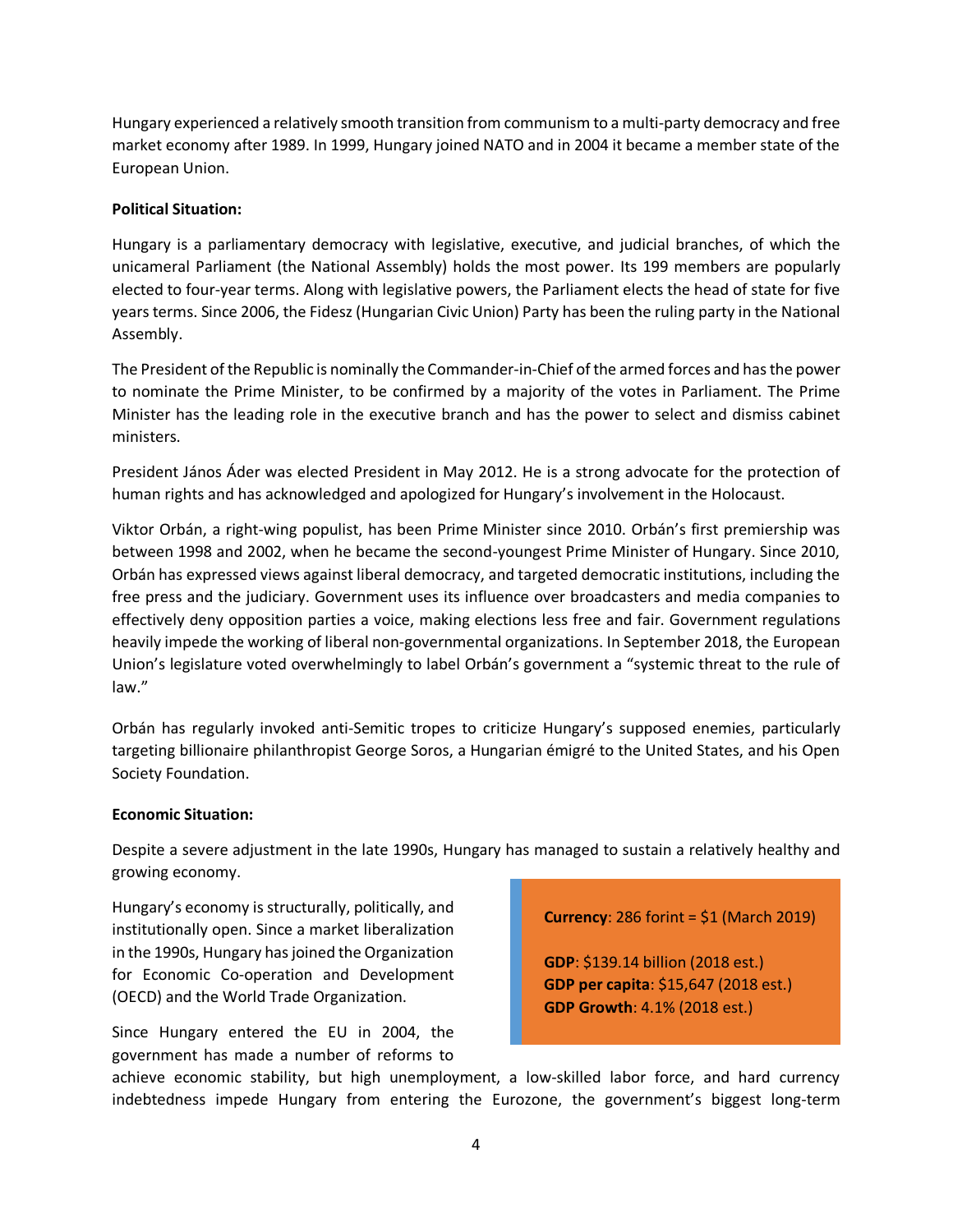economic aim. Currently, Hungary meets only four out of the seven Maastricht criteria. The government's target year for converging to the euro is 2019-2020.

The global financial crisis of 2008 severely affected the Hungarian economy. The country experienced declining exports, fixed asset accumulation, and reduced domestic consumption. The economy severely contracted, and Hungary received a \$25 billion rescue package from the International Monetary Fund and EU.

Hungary is a post-industrial economy. The service sector employs a majority of the workforce, followed by the industrial and agricultural sectors. The unemployment rate has declined to below 5%.

### **Foreign Policy:**

Hungary has mostly good relations with its neighbors. The country has experienced complicated relations with Romania due to a historical territorial conflict over Transylvania; however, as full members of the EU and NATO, the two countries seek to work on further improving diplomatic relations.

As a member of NATO and the EU, Hungary is focused on deepening integration and extending cooperation with the Western community. The country has participated in NATO's operations in the Western Balkans, Afghanistan, and the Baltic region, and has been developing defense capabilities. Hungary has also contributed soldiers to UN peacekeeping operations in the Western Sahara, Cyprus, and Lebanon.

Hungary, under Viktor Orbán, has also been strengthening ties with Russia, increasing strategic cooperation in the fields of energy and trade. In 2017, Russian President Vladimir Putin visited Budapest to discuss bilateral ties.

As a member of the EU, Hungary supported Ukraine's territorial integrity during the Crimean crisis; however, Prime Minister Orbán emphasized Hungary's neutrality on the matter. Orbán has also opposed the EU sanctions placed on Russia as a result of the Kremlin's invasion of Eastern Ukraine and annexation of Crimea.

Hungary, along with Poland, the Czech Republic, and Slovakia, is a member of the Visegrad Group of Central European countries.

### **Relations with the United States:**

Hungary established diplomatic relations with the United States in 1921. The two countries halted diplomatic relations in 1941 when Hungary joined the Axis powers and declared war on the United States, and reestablished them in 1945. Since the 1989 revolution in Hungary, the two countries have deepened diplomatic relations and increased their strategic partnership.

Areas of bilateral cooperation include NATO capabilities and multinational operations, counterterrorism, nuclear proliferation, missile defense, human rights, economic growth, energy security, and regional cooperation.

Hungary contributes soldiers to the NATO-led International Security Assistance Force (ISAF) in Afghanistan. Currently, roughly half of Hungarian troops deployed abroad are in Afghanistan. Hungary also takes part in the Kosovo Force (KFOR) peace operation, to which it contributes 200 soldiers.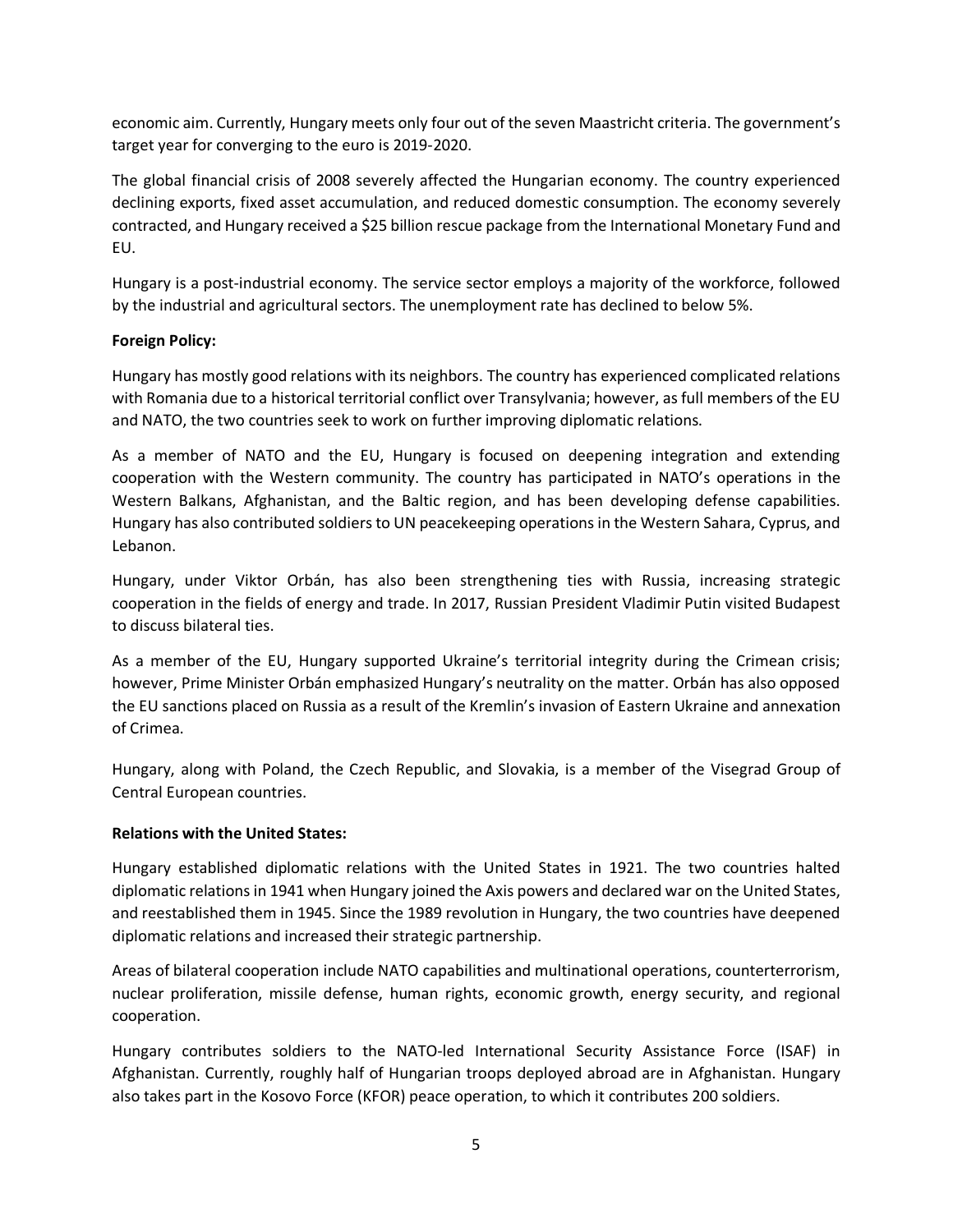In 2014 Hungary signed the Foreign Account Tax Compliance Act (FATCA) with the United States.

Since Hungary transitioned from a centrally planned economy to a free market economy, the United States has been a top foreign investors, in sectors including, telecommunication, IT, and automotive industries.

Hungary is one of the 38 eligible countries for the U.S. Visa Waiver Program (VWP), where citizens of participating countries are eligible for a visa-free entry into the United States.

Among many areas of cooperation between the U.S. and Hungary is cultural cooperation. In April 2004, the U.S. Commission for the Preservation of America's Heritage Abroad and the Hungarian government signed an agreement to protect American cultural properties in Hungary.

In June 2010, former Minister of Foreign Affairs János Martonyi visited Washington, D.C. and met with Secretary of State Hillary Clinton and Members of Congress. In November 2010, CIA director Leon Panetta visited Budapest and met with Prime Minister Viktor Orbán. In May 2012 Prime Minister Viktor Orbán attended the NATO Summit Meeting in Chicago, Illinois.

In February 2015 Minister of Foreign Affairs Péter Szijjártó attended the inaugural meeting of the American-Hungarian Business Forum in New York and met with high-level representatives from major U.S. companies. In March 2016 Prime Minister Orbán visited Washington to attend the nuclear security summit.

U.S.-Hungary relations cooled under President Barak Obama's administration, which grew increasingly concerned with corruption in Hungary and the Orbán government's enactment of anti-democratic measures, under its concept of "illiberal democracy." In contrast, Prime Minister Orbán and President Donald Trump have praised each other for their restrictive policies on border protection. The Trump administration has increasingly sought warmer relations with Hungary. Following Orbán's victory in the June 2018 parliamentary elections, Trump called to congratulate him.

### **Relations with Israel:**

Hungary recognized Israel and established diplomatic relations in 1948, severed relations in 1967 during the Six-Day War, and restored relations in 1989. Hungary has an embassy in Tel Aviv and four honorary consulates in the country. Israel has an embassy in Budapest and an honorary consulate in Szeged.

In March 2008, Hungarian President László Sólyom visited Israel and met with President Shimon Peres. President Sólyom also spoke at a plenary session of the Knesset, where he condemned attacks by Hamas against Israel. He also spoke about Jewish communal life in Hungary and expressed regret that anti-Semitic incidents are becoming more common in his country.

In July 2012, Hungarian President János Áder visited Israel and met with Prime Minister Benjamin Netanyahu. The two leaders discussed advancing bilateral relations, ways to advance negotiations with the Palestinians, and rising anti-Semitism in Europe. President Áder declared that he firmly opposed any manifestation of anti-Semitism.

In November 2015, Hungary opposed EU guidelines on labeling Israel settlement goods. During a visit to Jerusalem, Hungarian Minister of Foreign Affairs Péter Szijjártó called labeling "an insufficient instrument"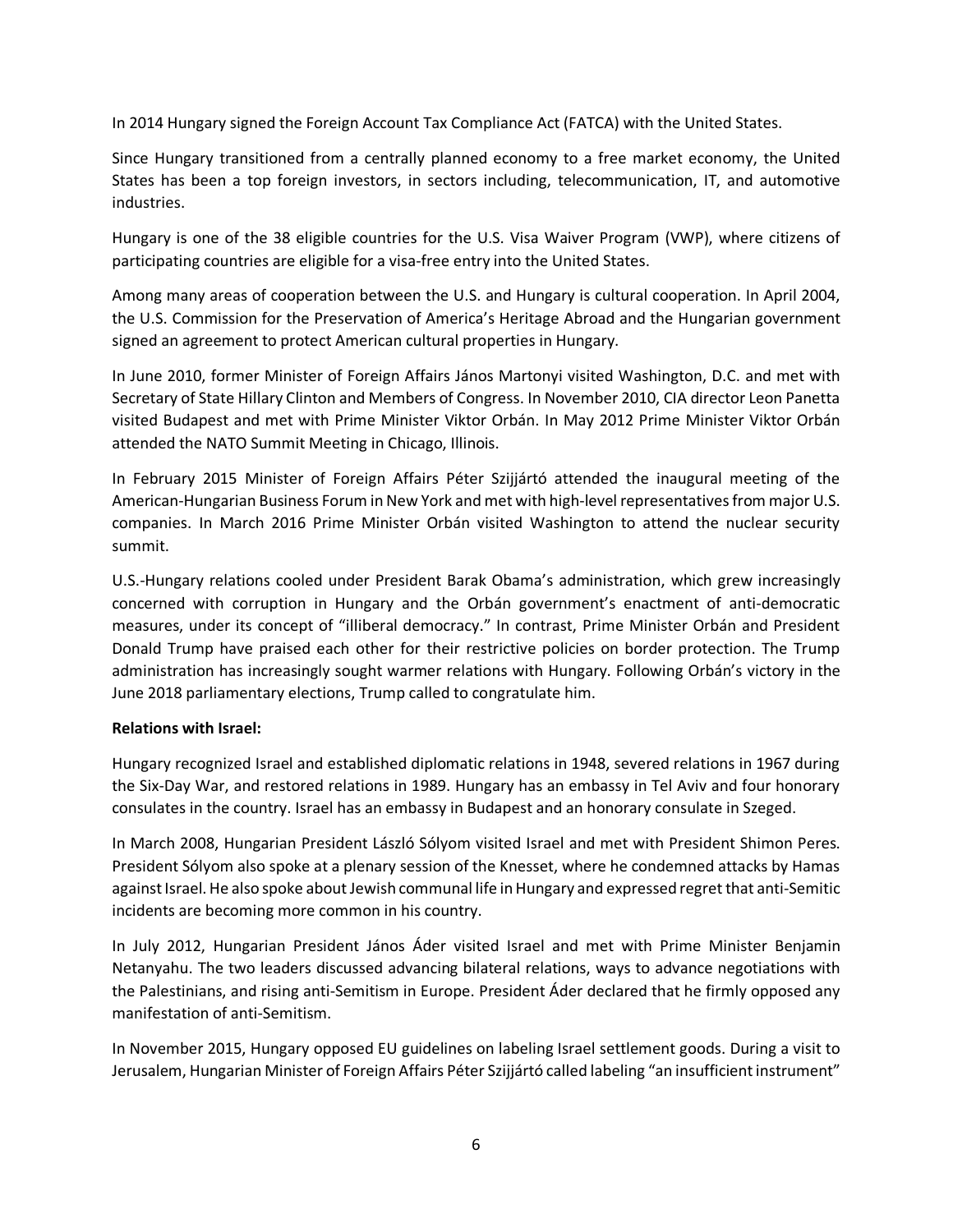that "does not contribute to a solution [to the Israeli-Palestinian conflict], but causes damage." Prime Minister Netanyahu praised Szijjártó for his "strong statement."

Following the cancellation of the Visegrad Summit in Jerusalem, Prime Minister Orbán travelled to Israel anyways to meet with Prime Minister Netanyahu. While in Israel, Orbán signaled that his government planned to open a diplomatic office in Jerusalem, and in March 2019, Hungary opened a trade office with diplomatic status in Jerusalem. Hungary is one of only two European Union countries to have an official diplomatic presence in Jerusalem

### **Jewish History:**

Jews first settled in Hungary during the Roman Empire, before the Magyar tribes conquered the Carpathian Basin. Large numbers of Jews moved from Germany, Bohemia, and Moravia to Hungary in the  $11<sup>th</sup>$  century, significantly enlarging the Jewish community.

The church's influence grew during the  $14<sup>th</sup>$  century, when King Louis I of Hungary briefly expelled Jews from his realms. Intermittent discrimination against Jews in Hungary continued throughout the Middle Ages and into modernity.

In the beginning of the 20<sup>th</sup> century, Jews in Hungary were 5% of the population and 23% of the population of Budapest. From 1919-1921, in the wake of the Austro-Hungarian Empire's dissolution, Jews suffered under the "White Terror," an anti-Bolshevik movement that murdered approximately 3,000 Jews. In the early 1920s, anti-Semitic laws were introduced and Jewish socioeconomic activity was restricted.

During the Second World War, over 560,000 Hungarian Jews were murdered by the Nazis and by the actively cooperating Hungarian government. In less than two months after the German occupation of Hungary in March 1944, nearly 440,000 Jews were deported to concentration camps. Most Jews were sent to Auschwitz. By the end of July 1944, the only Jewish community left in Hungary was in Budapest.

The Arrow Cross party carried out a reign of terror against the Jews left in Budapest. Hundreds of Jews were violently murdered; the rest were sent to a ghetto where they lived until Soviet troops liberated them in 1945.

The imposition of the Communist regime in Hungary resulted in the shutdown of a number of Jewish institutions and the arrest of Jewish activists. During the Hungarian Revolution of 1956, 10,000 Jews left the country. Since the fall of communism in 1989, all restrictions on Jews have been lifted.

## **Jewish Community:**

Currently, Hungarian Jews represent the largest Jewish community in East-Central Europe: estimates range from 75,000 to 100,000.

There are two separate Jewish umbrella groups in Hungary: the Federation of the Jewish Communities (MAZSIHISZ) and the United Hungarian Jewish Congregation (EMIH). MAZSIHISZ organizes a variety of social welfare and communal service programs for children, youth, and veterans. The Federation also maintains more than 1,500 Jewish cemeteries. EMIH is a smaller Chabad-allied group, with closer ties to the government of Prime Minister Viktor Orbán.

There are 23 functioning synagogues in Budapest and 30 more in other towns that are populated by Jews. Budapest also hosts a University of Jewish Studies, the only Jewish university in Eastern Europe, which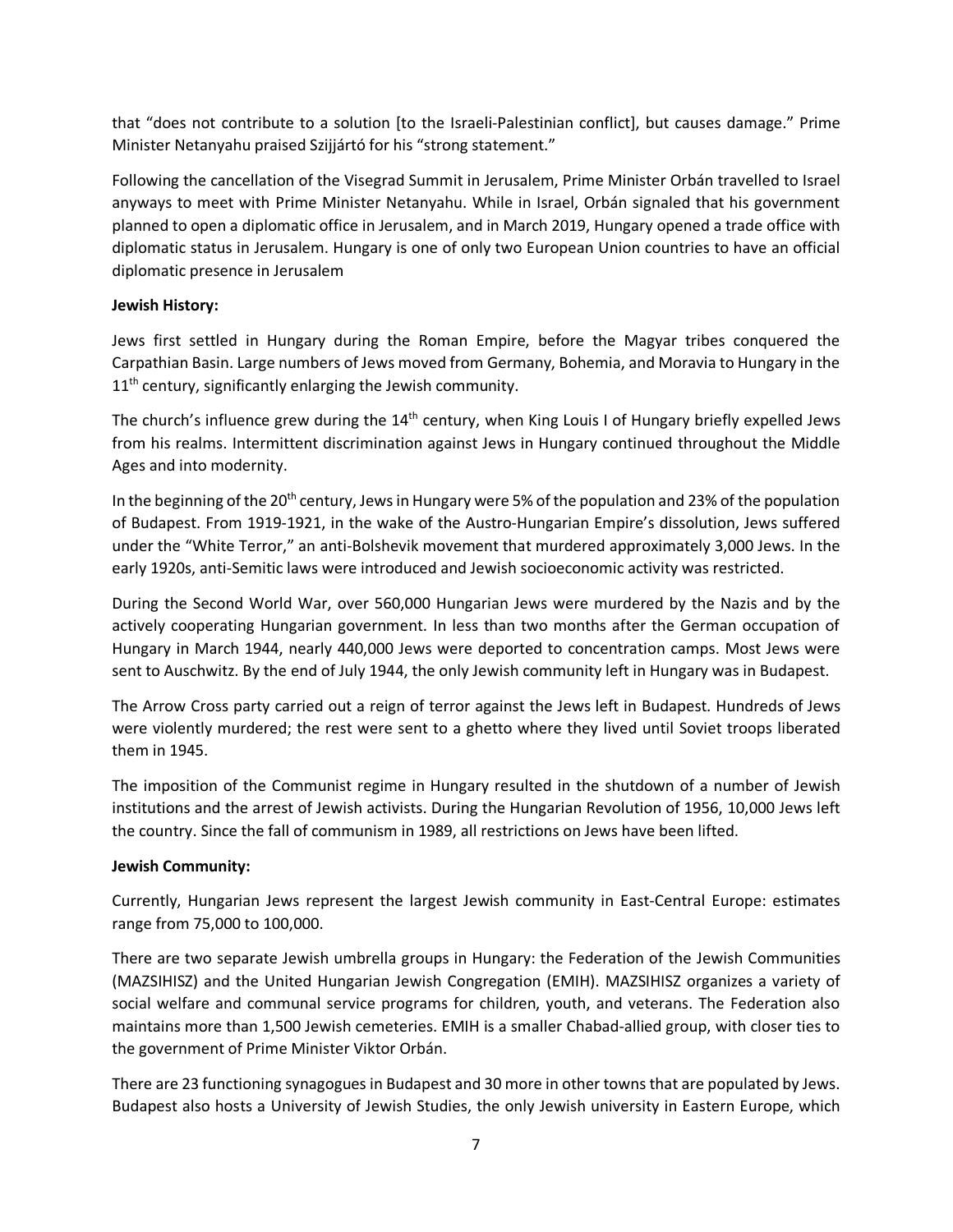includes a theological seminary. There is also a functioning Jewish hospital, a Jewish community center, and nursing homes for Holocaust survivors in Budapest. The annual Jewish Summer Festival hosts 300,000 visitors each year.

There are kosher bakeries and restaurants in Budapest. A Jewish newspaper is printed twice monthly as well as a Jewish monthly magazine and a Jewish literary and arts journal.

Hungary established a National Holocaust Memorial Day in 2000. In 2004, the country inaugurated the Holocaust Centre in Budapest and a new permanent Hungarian exhibition at the Auschwitz-Birkenau State Museum in Poland.

The American Jewish Joint Distribution Committee (JDC) and the Ronald S. Lauder Foundation sponsor projects and programs focused on education, assistance to Hungary's poorest Jews, and revitalization of Jewish community life in Hungary.

Hungary became a fully-fledged International Holocaust Remembrance Alliance (IHRA) member country in 2002 and chaired the organization in 2006 and 2015.

In May 2013, Budapest hosted the Plenary Assembly of the World Jewish Congress. During the conference, Jewish leaders from around the world expressed solidarity with the local Jewish community against anti-Semitism, which has become more prevalent in recent years. In particular, leaders drew attention to the activities of the extreme right-wing Jobbik Party, which is represented in the Hungarian Parliament and espouses an unabashed anti-Semitic platform.

In February 2019, a 13<sup>th</sup> century synagogue in Budapest recently returned to the Jewish community celebrated its first Bar Mitzvah in 332 years. Laterthat month, scammers stole \$437,000 from a synagogue renovation project.

Recently, tensions have developed between different factions in the community. Points of contention include resources, government recognition of official leadership, and the opening of a new Holocaust museum in Budapest, which some Hungarian Jewish groups are boycotting due to its equation of Nazism with communism. The local Chabad community has replaced MAZSIHISZ in partnering with the museum and government.

In January 2019, conflict again surfaced between Jewish community groups regarding an Israeli operation by the ZAKA emergency services to sweep the Danube River for the remains of those Jews murdered on its banks in Budapest during the Holocaust. MAZSIHISZ criticized the EMIH-initiated effort, which it said would violate halakha by disturbing Jewish remains. EMIH countered that there is a moral obligation to rebury a body found in a flooded grave. In ZAKA's initial sweep of the river, no remains were found.

### **Anti-Semitism:**

There is no official state discrimination against the Jewish community. Hungarian law punishes physical and verbal abuse of a person based on his or her religious affiliation with up to five years in prison, and denying the Holocaust with up to three years in prison.

Despite this, anti-Semitic rhetoric has become more common, even within the government. The popularity of the extreme right-wing Jobbik Party is especially alarming, as its inclusion in Hungary's parliament represents a tacit acceptance of extremism, and emboldens right-wing activists to commit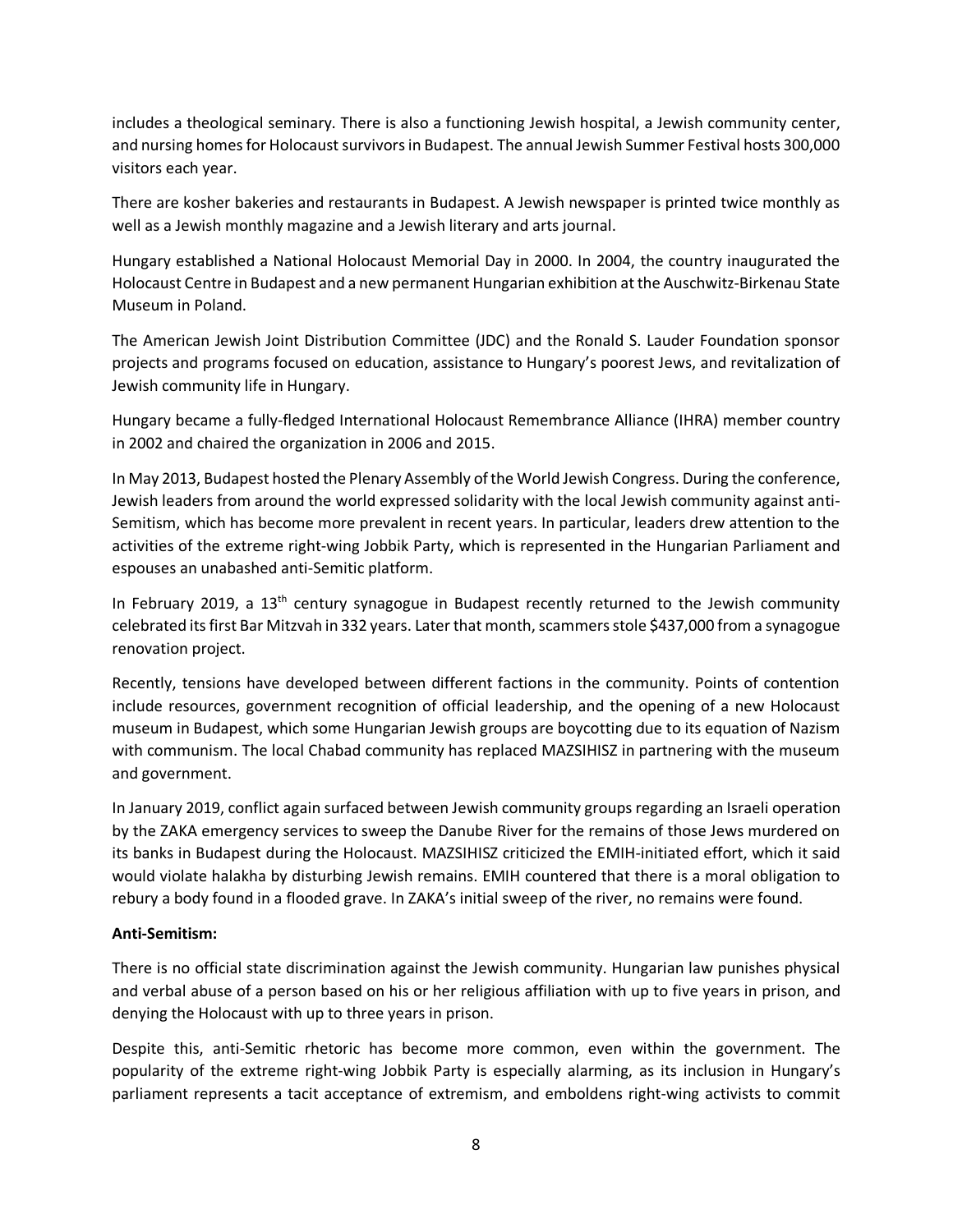anti-Semitic acts. Even though Hungarian law automatically suspends the immunity of a parliament member (MP) for inciting hatred against religious communities, no MP has been the subject of such a proceeding.

Hungarian governments have pursued policies to rehabilitate the Horthy era, exonerate Hungary from its role in the Holocaust, and deviate attention from the Nazi genocide. At the same time, authorities have also promoted a positive narrative of Jewish life in the country during the pre-World War One period to defend against allegations of historic popular anti-Semitism. The Jewish community consistently expresses concern over the efforts to rehabilitate Second World War figures and anti-Semitic statements by the Jobbik party.

In recent years, anti-Semitic incidents in Hungary have included Holocaust denial, cemetery desecrations, physical and verbal attacks, and historical revisionism. Government leaders at both national and local levels have supported the rehabilitation of the reputation of historic figures that were known for their anti-Semitic views and support for Nazism. Prime Minister Orbán's government has been criticized for perceived ties to the Jobbik party and for covering up Hungary's involvement in the deportation of Jews during the Holocaust, despite vows of "zero tolerance" for anti-Semitism.

In 2012, the speaker of the National Assembly imposed fines on a Jobbik party member three times for using the word "Zionist" in a pejorative context.

In May 2012, a village in Hungary called Kereki erected a statue of former Regent Miklos Horthy, who was responsible for the deportation of hundreds of thousands of Jews to concentration camps.

In May 2013, the Jobbik Party held a demonstration against Zionism in connection with the World Jewish Congress (WJC) plenary conference in Budapest. A few hundred people attended the demonstration.

In September 2013, Deputy Speaker of Parliament Sándor Lezsák attended a ceremony marking the 20<sup>th</sup> anniversary of the reburial of Miklos Horthy, which he praised as "a historic atonement."

In November 2013, Calvinist pastor Lorant Hegedus, Jr. and members of the Jobbik party held a ceremony to rededicate a bust to Horthy. Approximately 400 Horthy supporters and several Jobbik party members attended the ceremony, where a Jobbik MP praised Horthy for how he "freed the country from the foreign-hearted mob."

According to the European Forum on Anti-Semitism, during the first six months of 2014, 33 incidents of anti-Semitism were reported, including three physical assaults. MASZIHISZ also reported verbal attacks, cemetery desecrations, Holocaust denial, and anti-Semitic articles in the media.

In January 2014, the government appointed a new director of the Veritas Institute for Historical Research, who called the 1941 deportation of 18,000 Jews from Hungary to German-occupied Ukraine "a police action against aliens," because they did not have Hungarian citizenship. The director remained in his position despite calls for his removal on the grounds of Holocaust denial.

In 2015, the Hungarian government completed construction of a new Holocaust museum building in Budapest called the House of Fates, with limited consultation and coordination with the Jewish community and international Holocaust experts. By early 2019, the museum had failed to open, due to continued concerns by Hungarian Jews and international scholars that the exhibitions and educational center minimize the Hungarian government's role in the deportation and persecution of Jews during the